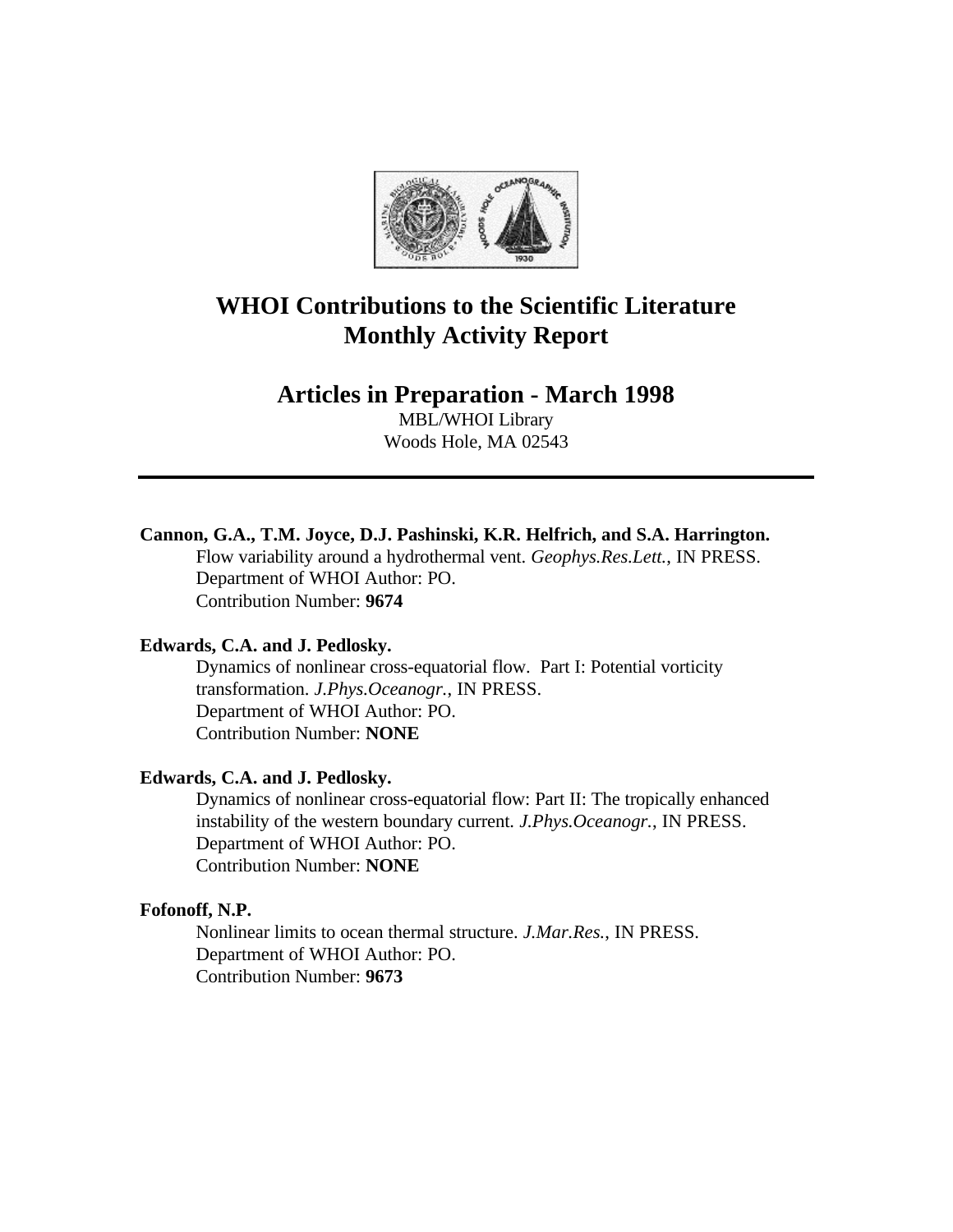#### **Hahn, Mark E.**

Mechanisms of innate and acquired resistance to dioxin-like compounds. *Rev.Toxicol., Ser.B*, IN PRESS. Department of WHOI Author: PO. Contribution Number: **9676**

#### **Jayne, Steven R. and Jochem Marotzke.**

Wind-driven variability of global ocean heat transport. *Science*, IN PRESS. Department of WHOI Author: PO. Contribution Number: **9681**

#### **Kite-Powell, L. Hauke, Di Jin, and Mary Schumacher.**

Productivity and competitiveness of shipyards in the United States. *Maritime Policy and Management*, IN PRESS. Department of WHOI Author: MPC. Contribution Number: **9664**

#### **McManus, Jerry F.**

Radiometrically determined sedimentary fluxes in the sub-polar North Atlantic duringthe last 140,000 years. *Earth Planet.Sci.Lett.*, IN PRESS. Contracts: OCE-9632372. Department of WHOI Author: GEOL. Contribution Number: **NONE**

#### **Nowacek, Douglas P., Peter L. Tyack, Randall S. Wells, and Mark P. Johnson.**

An onboard acoustic data logger to record biosonar of free-ranging bottlenose dolphins. *J.Acoust.Soc.Am.*, IN PRESS. Department of WHOI Author: BIO. Contribution Number: **9669**

#### **Robbins, Paul E. and William J. Jenkins.**

Observations of temporal changes of tritium-<sup>3</sup>He age in the eastern North Atlantic thermocline: Evidence for changes in ventilation?. *J.Mar.Res.*, IN PRESS. Contracts: N00014-95-1, OCE91-16284, N00014-90-J-1384. Contribution Number: **9667**

#### **Solow, Andrew R.**

Estimating settlement time. *Radiocarbon*, IN PRESS. Contracts: Marine Policy Center. Department of WHOI Author: MPC. Contribution Number: **9660**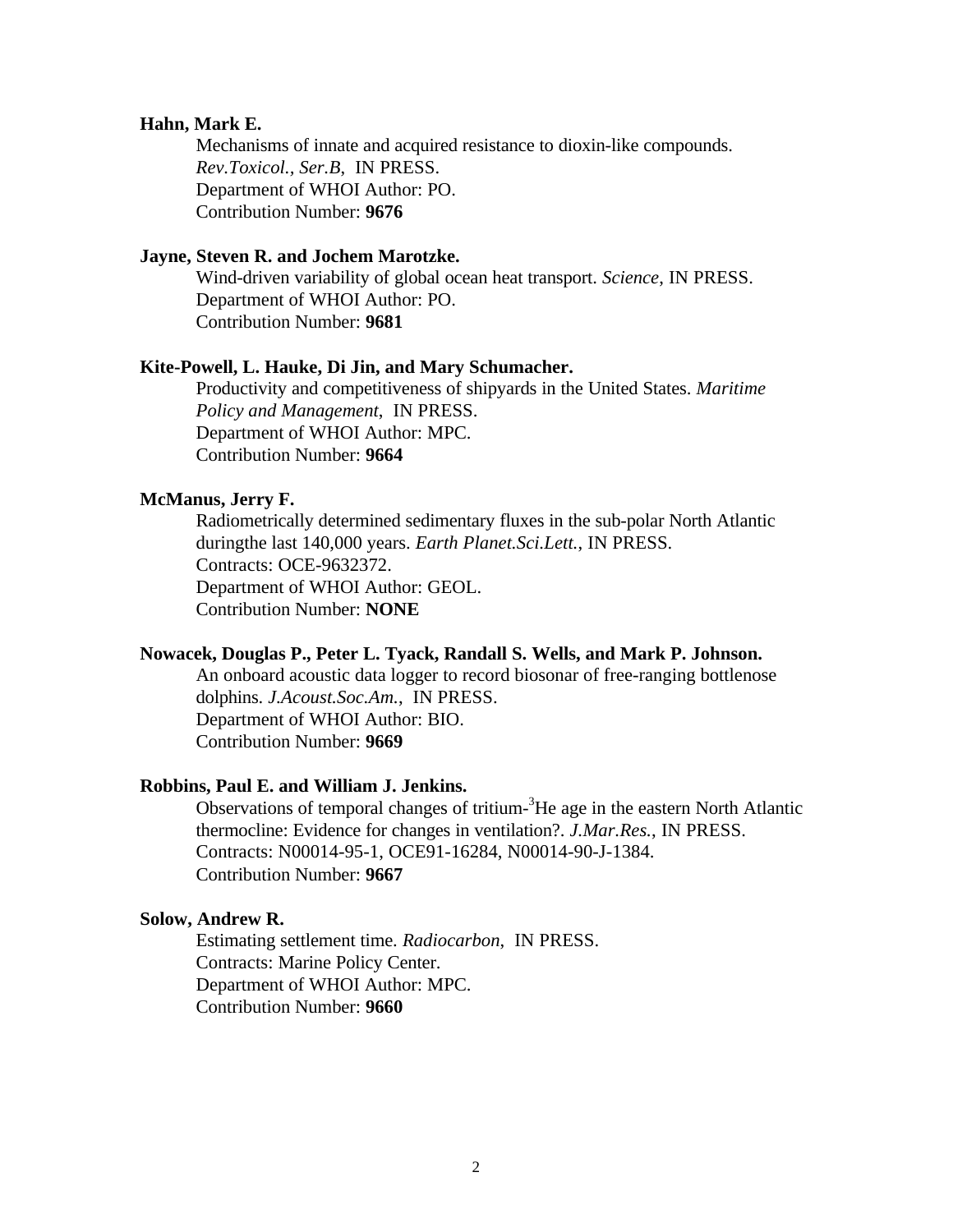#### **Steele, John H. and Colin W. Clark.**

Relations between individual and population based plankton models. *J.Plankton Res.*, IN PRESS. Department of WHOI Author: MPC. Contribution Number: **9677**

# **Sundermeyer, Miles A. and James F. Price.**

Lateral mixing and the North Atlantic tracer release experiment. *J.Geophys.Res.*, IN PRESS. Department of WHOI Author: PO.,Contribution Number: **9682**

### **Swift, Stephen A., Graham M. Kent, Robert S. Detrick, John A. Collins, and Ralph A. Stephen.**

Oceanic basement structure, sediment thickness, and heat flow near Hole 504B. *J.Geophys.Res.*, IN PRESS. Contracts: OCE93-01058, OCE95-29075. Contribution Number: **9672**

#### **Tucholke, Brian E. and Jian Lin.**

Megamullions and mullions defining oceanic metamorphic core complexes on the Mid-Atlantic Ridge. *J.Geophys.Res.*, IN PRESS. Contracts: N00014-90-J-1621, OCE87-16713, OCE95-03561. Contribution Number: **9671**

# **Werner, Sandra R. and Robert C. Beardsley.**

The vertical structure of the tidal boundary layer on the southern flank of Georges Bank during strongly stratified conditions. *J.Geophys.Res.*, IN PRESS. Contracts: OCE93-13671, OCE96-32357. Contribution Number: **9668**

#### **White, Sheri N., Susan E. Humphris, and Martin C. Kleinrock.**

New observations on the distribution of past and present hydrothermal activity in the TAG area of the Mid-Atlantic Ridge (26°08'N). *Mar.Geophys.Res.*, IN PRESS. Contracts: OCE93-14697. Contribution Number: **9670**